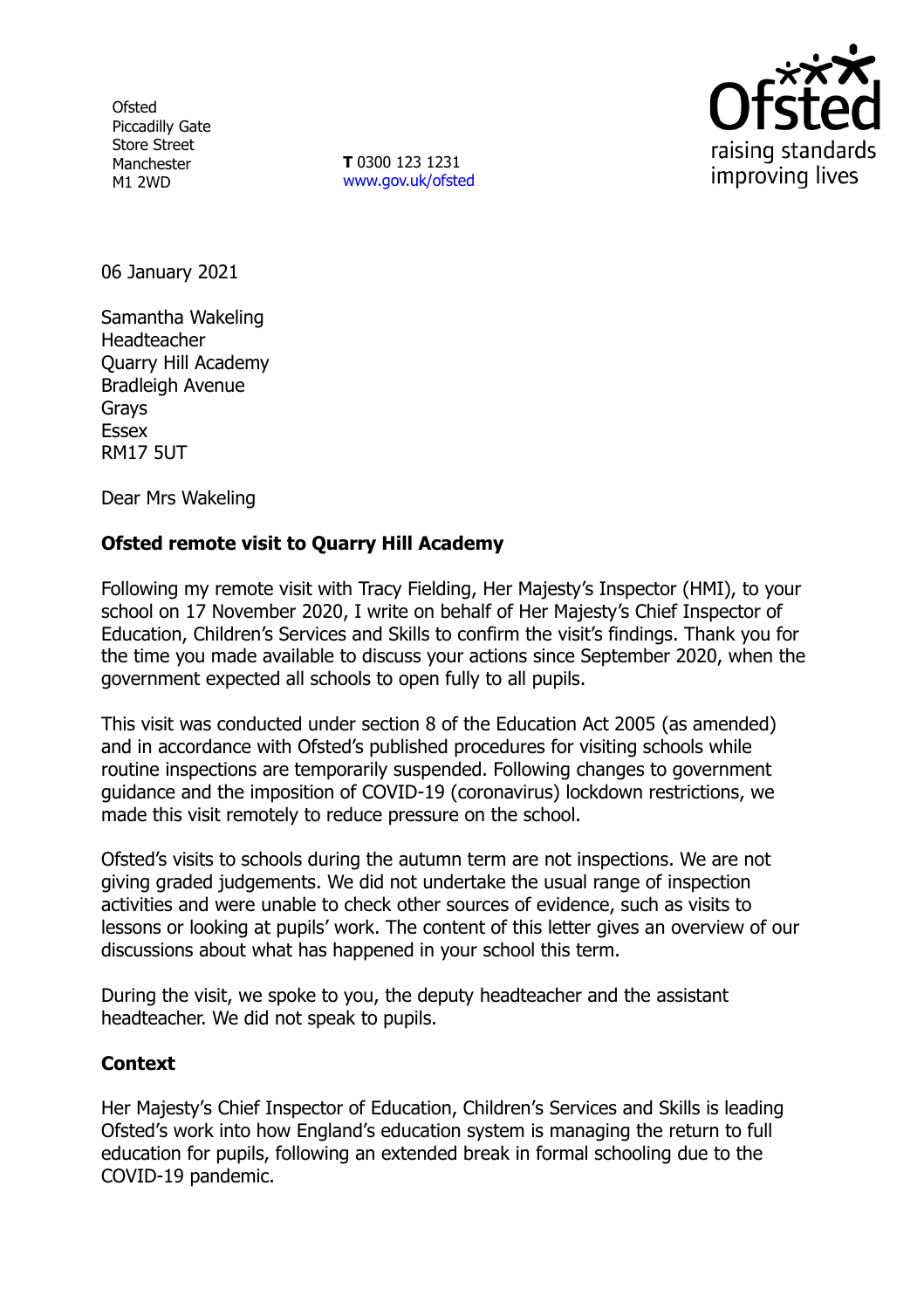

In undertaking this focused work, HMI are visiting a broad range of schools. HMI will visit a sample of:

- approximately 1,200 schools across all Ofsted grades (outstanding, good, requires improvement and inadequate)
- maintained schools, academies and free schools, special schools and centres of alternative provision, including those in cities, and coastal, town or rural communities.

The information from this visit will feed into Ofsted's national reporting so that the insights can be shared with the government and the education sector. We did not find any significant concerns during the visit. In such a case, an inspection report would be published on our website and available to parents and carers.

We did not consider your response to COVID-19 during the spring and summer terms 2020, when the school was not open to all pupils.

## **From this visit, inspectors noted that:**

- The attendance of pupils has been typical for this time of year. A very small proportion of pupils have had to work from home since the start of the autumn term.
- **Pupils in all year groups are studying their usual range of subjects. Leaders** say pupils have returned to their usual curriculum.
- Leaders have checked where there are gaps in what pupils know, remember and can do in all subjects.
- Overall in reading, Years 1 to 6 pupils do not have greater gaps in knowledge than they would typically have at this time of year. In early years, leaders say that children have shown less interest in books than is usual for the younger children joining the school.
- In mathematics, staff in Reception are focusing on counting and number activities to help children with their early calculating skills. In Years 1 to 6, pupils have not missed any mathematics learning during the summer term. Teachers' checks found pupils have remembered most of what they have previously learned.
- In most other subjects, leaders say that pupils have been taught the usual planned content remotely. Teachers' checks on pupils' knowledge in these subjects show that pupils are ready to move on to new content in their learning. In modern foreign languages, teachers are revisiting knowledge of specific vocabulary that pupils have forgotten.
- Teachers provide online tasks and resources for pupils to access at home. Leaders plan that if pupils need to work at home the content of remote education is the same as if they were in school. If pupils do not have